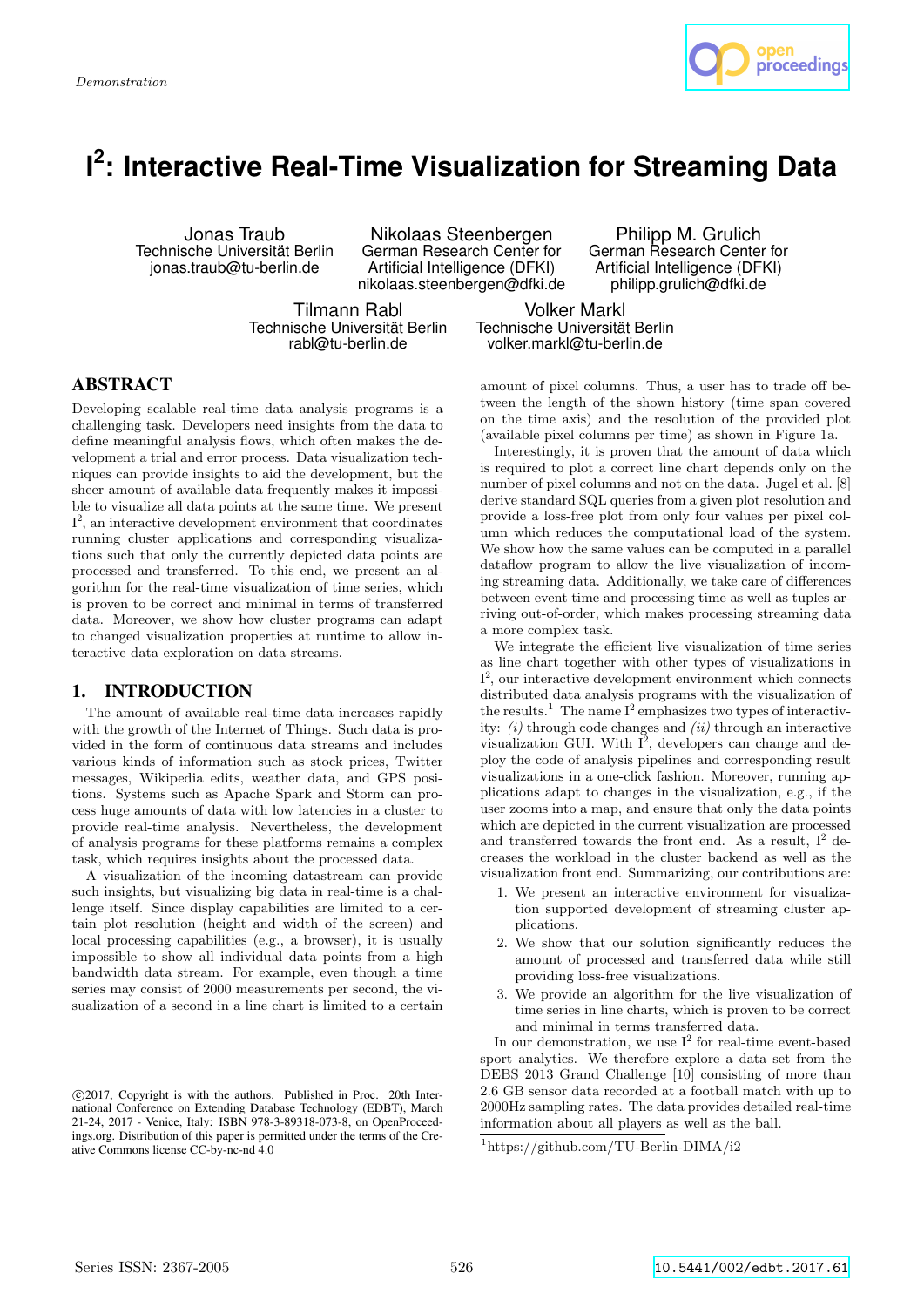



(b) The M4 aggregation technique for time-series data.

(c) Deriving a stream data flow program for the real-time visualization of time-series data with M4.



Related Work. In contrast to existing data exploration techniques [7], our demonstration combines three functionalities within a single environment:  $(i)$  the rapid development and deployment of cluster applications with streaming data, *(ii)* the automatic adaptation of running cluster jobs to changed visualization properties, and  $(iii)$  the efficient reduction of data to prevent overload of the visualization front-end. While other solution require an additional intermediate layer between database and visualization [4],  $I^2$ directly integrates into data analysis applications. Other approaches like [1, 2, 9, 12] use sampling strategies for fast visualizations of huge amounts of data, but as opposed to  $I^2$ disregard physical display properties and do not cover live plots of streaming data. Wu et al. [14] take into account visualization properties and automatically derive SQL-queries, but use a domain specific language. In contrast,  $I^2$  works with any query language integrated in Apache Zeppelin.

In the remainder of this paper, we first present our solution for the visualization of time-series in line charts in Section 2. We then present the over-all architecture of  $I^2$  in Section 3 and our demonstration in Section 4.

#### 2. VISUALIZATION OF TIME SERIES

High volume time series data is omnipresent in many domains such as banking, weather data, facility monitoring, or, as in our demonstration, sport analytics. A naive approach for the visualization of time series would send all available data points towards the front end, which causes the visualization to crash in case the amount of input data increases as we will show in Section 4. The M4 aggregation technique [8] overcomes this limitation and constantly transfers just four values per pixel column. Furthermore, M4 is proven to provide loss-free plots compared to plots of the original data.

Figure 1b illustrates the functioning of the M4 aggregation. For each pixel column, M4 finds the minimum and maximum value as well as the first and the last value (minimum and maximum timestamp). All pixels which are crossed by the line connecting the extracted data points are colored and thus become foreground pixels. The intuitive approach to take only the minimum and maximum values into consideration would be insufficient. This would result in the red dotted line in Figure 1b and cause the pixel errors E1, E3 (wrongly colored) as well as E2 (not colored).

In  $I^2$ , we want to visualize streaming data in real-time. While M4 only considers finite data stored in a relational database, the real-time requirement adds several new challenges: instead of standard SQL queries, we now need parallelizable processing pipelines. Due to network delays and failures, there might be a gap between event time (the point in time a measure is taken) and processing time (the point in time the data is processed). Since data points may arrive out-of-order, we can never guarantee that the data for a pixel column is complete and possibly need to update past pixel columns in case of delayed input data. We address these challenges, as we derive a complete stream processing pipeline from a given plot resolution and the length of the depicted history as shown in Figure 1c. The pipeline mainly consists of four steps each of which can be executed as an operator with possibly multiple parallel instances.

Watermarks. Watermarks flow through the pipeline alongside the regular data and propagate the progress of event time. A watermark of time  $t_w$  means that no later processed event will have a timestamp  $t_e < t_w$ . We input watermarks at the data source of our pipeline to mark the smallest timestamp which is still covered by the live plot. Hence, we update pixel columns in case data arrives out-oforder. However, we avoid unnecessary processing of out-oforder data which arrives so late that the corresponding pixel column of the live chart is no longer displayed.

Windowing. We apply a time window function which splits the stream into finite data chunks spanning the time of one pixel column. We then compute the M4 aggregates over these windows and respectively for each pixel column. For the lack of space, we omit further details about the processing of out-of-order events and refer the reader to [5].

Value compression. Finally, we map the results of the aggregation to the value space of the y-axis which allows us to represent each value with less bytes.



Figure 2: The required bandwidth for an 800x600px plot.

Figure 2 shows the savings in the input bandwidth of the visualization assuming an 800x600px plot showing 4 byte integer values. Note that the bandwidth required by M4 is independent from the frequency of the underlying raw data and solely depends on the length of the depicted history. The longer the depicted history, the more data is aggregated into one pixel column, which causes the required bandwidth to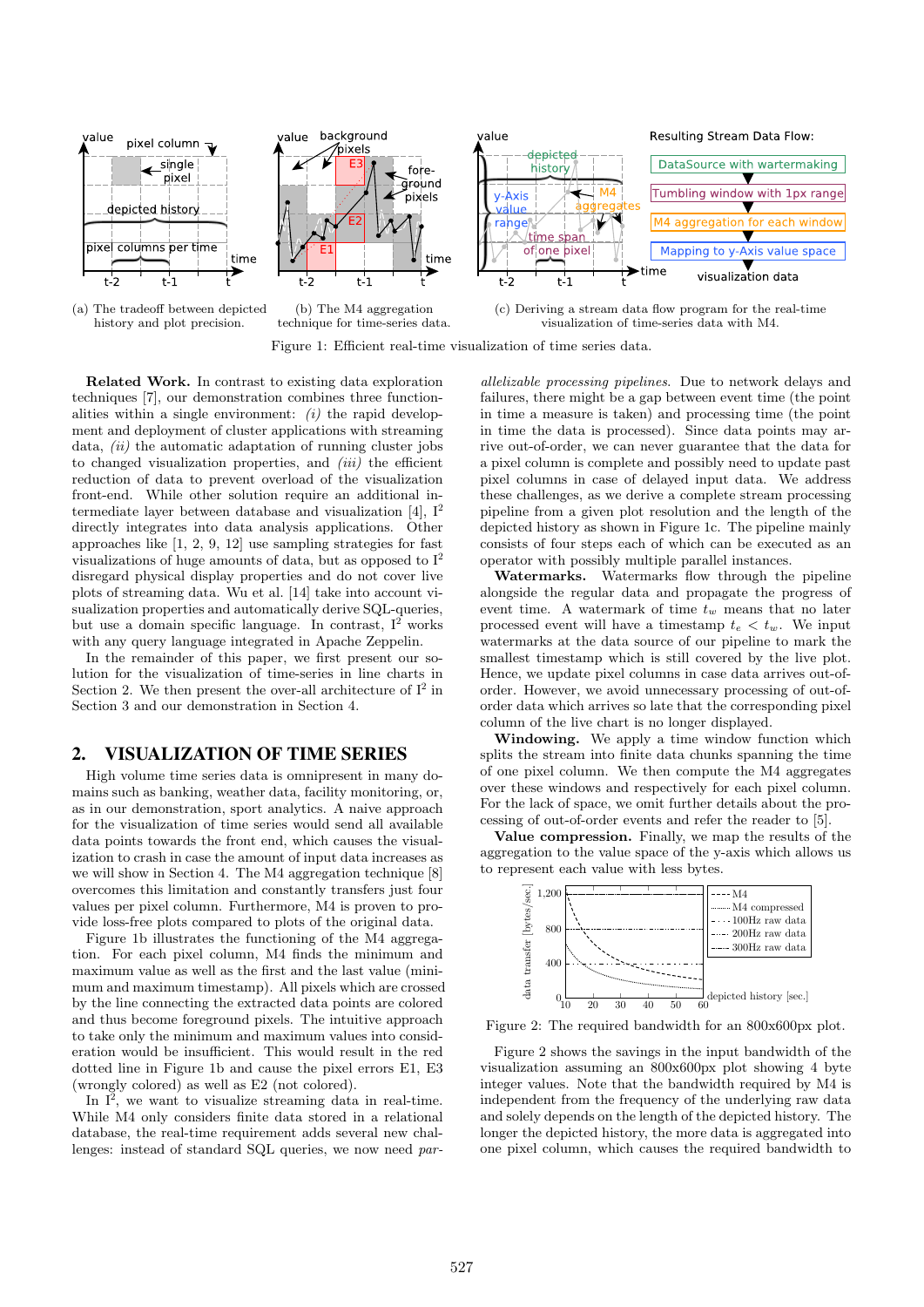

Figure 3:  $I^2$  architecture overview.

decrease. In the next section, we show how our streaming ready M4 aggregation pipeline is integrated into the overall architecture of the  $I^2$  development environment.

#### 3. I<sup>2</sup> DEVELOPMENT ENVIRONMENT

The  $I^2$  development environment aims to seamlessly connect live data visualization with the development of streaming data analysis pipelines. We, therefore, directly link a development environment and result visualizations within in a single front end (Figure 3). Developers can deploy data analysis pipelines as well as visualizations in a one-click fashion. While the visualization is provided within the same GUI as the code editor, the analytics pipeline is deployed on an Apache Flink cluster to be capable of processing high bandwidth streams in parallel.

Apache Flink [3, 5] is an open source platform for big data batch and stream processing. The basis of Flink is a fault tolerant execution engine. Programs are represented as operator graphs and the full processing pipeline is executed concurrently. Thus, the output tuples of an operator can be processed immediately by succeeding operators. Flink allows operators to have state. An asynchronous snapshot algorithm [6] ensures exactly once processing guarantees even in case of failures. Flink fits perfectly to  $I^2$  since we need stateful operators to store current visualization parameters and low latency processing to quickly adapt running jobs to changes.

Apache Zeppelin. The  $I^2$  front end is based on Apache Zeppelin, but was extended to support automatic data reduction depending on current visualization parameters. In general, Zeppelin aims to support quick development of programs, enabling interactive analytics in web based notebooks. It is similar to IPython [11], but focuses on large scale datasets and distributed computing. Zeppelin notebooks are data driven, interactive, and can be edited collaboratively by multiple users. Moreover, Zeppelin supports a variety of execution back ends. Zeppelin is not limited to classical dashboards; it also allows to develop source code, submit jobs directly to the cluster, and retrieve results immediately.

Runtime Adaptive Operators.  $I^2$  informs running Flink jobs about changes of the visualization parameters. For example, if the user zooms into a map or changes the length of the depicted history of a time series plot. The running cluster program has to adapt to such changes with low latency in order to immediately provide the required data for the visualization. Since a redeployment of a job in the cluster can take more than a minute, we need to adapt jobs at runtime.

We push changes of the visualization parameters as control messages in a separate stream to the running Flink job. Only the type of an operator (e.g., filter or aggregation) is



Figure 4: A runtime adaptive filter operator for variable thresholds in Apache Flink.

defined a priori, while we allow to adjust the parameters of the operator (e.g., filter predicate or aggregate function) on the fly at runtime. We use Flink's CoMap operators to process the control messages and the actual data points together in a shared runtime adaptive operator.

Flink's CoMap operators consume two input streams while input items from each stream are processed by separate user defined functions (UDFs). Nevertheless, both UDFs can access a shared operator state which is used to communicate between them. Figure 4 shows how we can utilize a CoFlatMap operator to adapt to changed properties: in this example, one input stream consists of control messages containing changes to the threshold of a filter operation. The responsible UDF saves the current threshold as operator state (Figure 4, 1). Each value from the actual data stream is compared to the currently stored threshold and all smaller values are filtered out (Figure 4, 2). In general, arbitrary changes to a selection criteria, aggregation function, windowing semantics, and other operations are possible using this architecture.

#### 4. DEMONSTRATION

In our demonstration, we allow the visitor to experience the fast visualization supported development with  $I^2$ . This covers the development of the Flink job running in the cluster as well as changing the visualizations. At the same time, we continuously show the savings in terms of the transferred data volume which are archived by  $I^2$ . When we increase the data rates of the input streams,  $I^2$  will hide that workload from the visualization while without using  $I^2$  the front end would first become unresponsive and finally crash.

Data. We replay the data set which was provided with the DEBS Grand Challenge 2013 [10]. This data set consists of sensor data, which was recorded at a football match. The speed, acceleration, and position of the ball are tracked with a frequency of 2000Hz. In addition, each player has two sensors close to his shoes which are tracked with a 200Hz frequency. In total, roughly 15.000 data points are provided for each second of the match.

Demonstration. We show an interactive dashboard to analyze the performance of individual players in detail. Users can either select a player manually or automatically follow the ball possession, which involves detecting peaks in the measures of the ball sensor as well as correlating these peaks with the data from the player sensors. Our dashboard shows